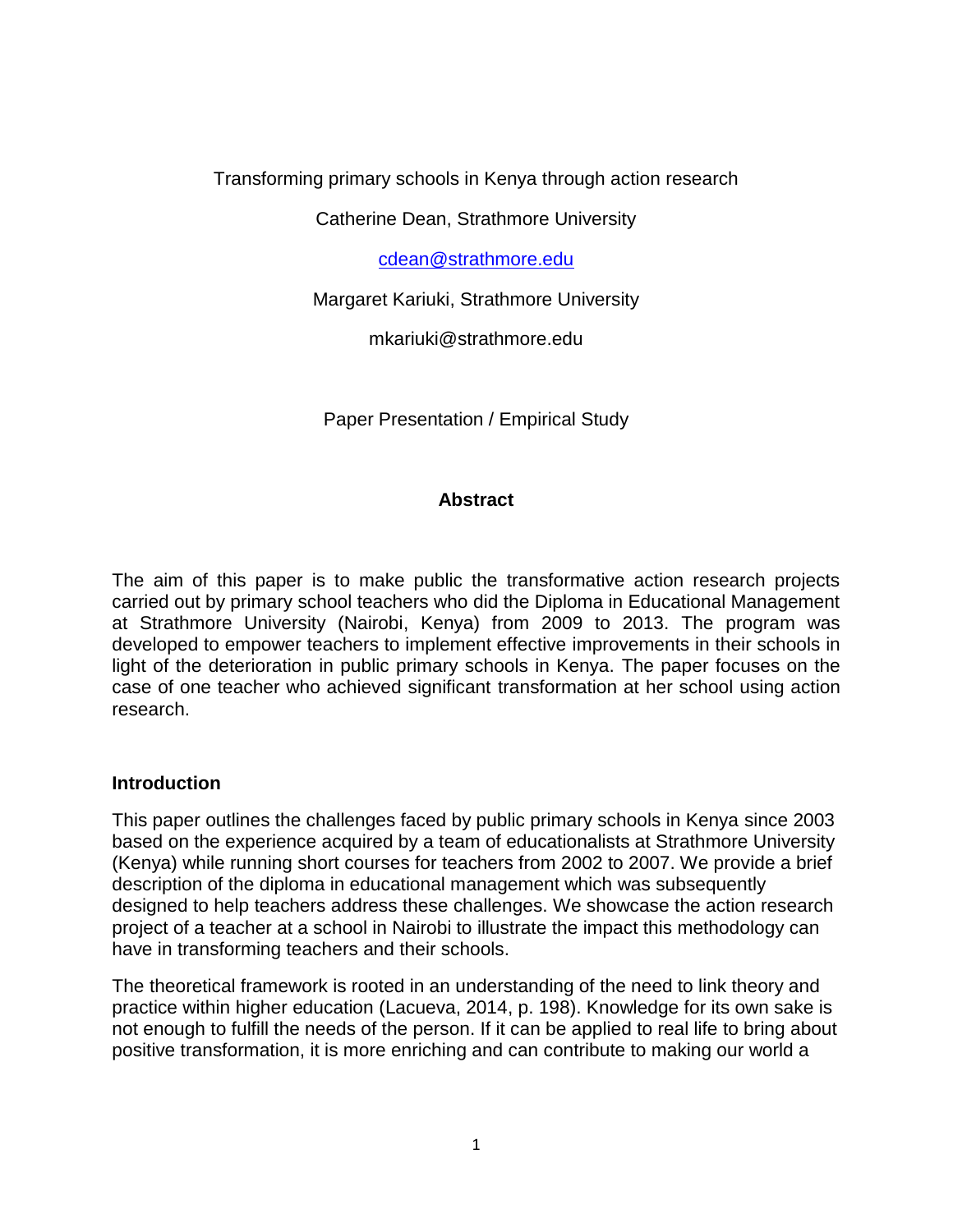better place. We can facilitate this process through well designed practical projects that require students to apply their knowledge to their personal and professional circumstances (Lacueva, 2014, p. 199). This strengthens their learning, fosters the desire for improvement and makes it possible.

The findings show how teacher-learners can apply theory to their real life contexts in a transformative manner using action research. Some of the implications that may be drawn from the use of action research in Kenya are highlighted.

#### **Challenges in the public primary education sector**

In 2002 a team of experienced educators at the Institute of Humanities and Education Studies (IHEDS) at Strathmore University (Nairobi, Kenya) began running short courses for head teachers and classroom teachers to help them manage their schools and classrooms more effectively. The unplanned implementation of Free Primary Education (FPE) by the Kenyan government in January 2003, with the problems produced by the influx of pupils to public primary schools made these courses even more necessary. Over 2,000 teachers received training from 2002 to 2007 (Roche, 2009, p. 4). The experience and information acquired by the IHEDS team through interaction with the teachers during those five years highlighted some of the main issues being faced in public primary schools.

Schools were not prepared for the influx in January 2003 of 1.3 million children who had not been there the previous December (Ministry of Education, Science and Technology, 2005, p. 28). They lacked the physical conditions and resources needed to educate the increased number of students. Neither did public primary schools have sufficient teachers to manage the number of children they now had to teach (UNESCO, 2005, pp. 35-6). The material conditions in these schools deteriorated quickly as funding was insufficient to meet the needs of so many students. Buildings were allowed to decay, school compounds were neglected, and hygiene and dining facilities became potential sources of disease. Tables, chairs, books, classrooms, etc. were all inadequate compared to the number of students and were soon damaged and not repaired (UNESCO, 2005, pp. 53). Gradually teachers became overwhelmed by the lack of resources, the numbers they had to teach and poor salaries. This contributed to further reduction in their morale, loss of interest in their students, neglect of duty and a growing tendency to abandon schools or seek financial gain in various forms of corruption both within schools and beyond. Little by little, the impact was felt by students whose test results started to drop, giving rise to large gaps in performance in State exams between public and private schools. This led to what was called "the flight to private schools" by those students whose families could afford to move them out of public education. As a result, enrolment in private primary schools experienced a growth rate of up to 10% from 3.1%, before the introduction of Free Primary Education (Ministry of Education,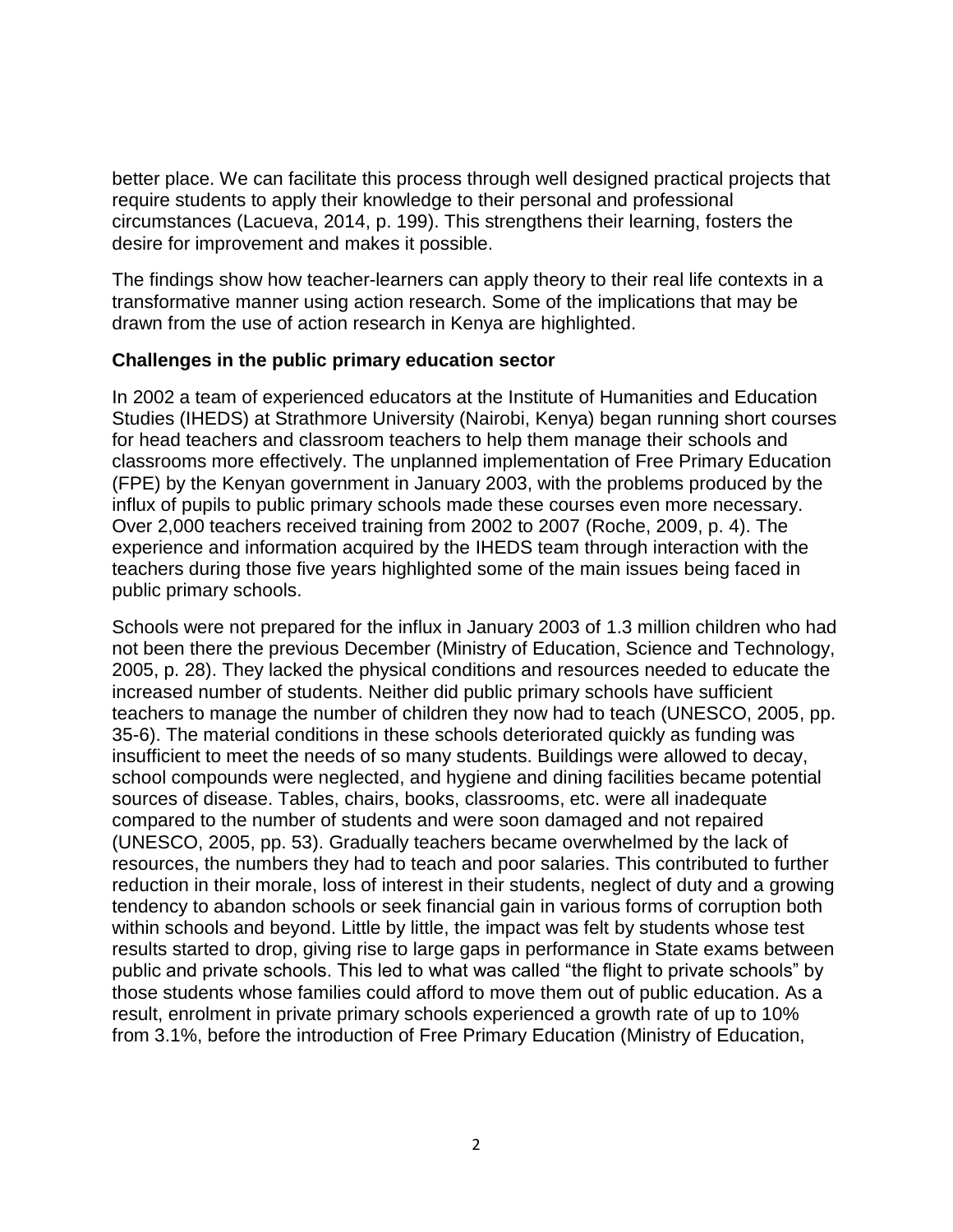2012, p. 19). The initial surge in enrolment in public primary schools began to reduce over time due to conditions in public primary schools (Ministry of Education, 2012, p. 61 and p. 108).

The unplanned introduction of Free Primary Education gave rise to a serious crisis in public primary education.

# **Diploma in Educational Management**

In 2007- 08 the education team at IHEDS developed a one year diploma in educational management for heads of primary schools, classroom teachers who wished to move into leadership positions and private school owners. The diploma ran from 2009 to 2013 with the aim of providing educators with the theoretical and practical tools to manage some of the challenges described above, especially in the public sector. Action research was chosen as the core methodology to enable the participants to bring about change in their educational contexts.

The methodology was explained in detail and the teacher-students were provided with a clear structure as the basis for the design of their research. They were required to identify a real problem in their context, work out ways of solving it, gather evidence about the situation before they began their research and on completion, rely on critical friends for feedback, reflect on the outcomes of their actions, draw conclusions and make recommendations, etc. Their final reports brought together all these elements along with appendices containing relevant data to support their claims.

Most of the participants carried out effective action research projects which brought significant change to their schools. Here we focus on one specific case to illustrate how action research is being used to transform public primary schools in Kenya.

# **The case of XX Primary School (Nairobi)**

Repher has been deputy head teacher at XX primary school since 2009. She teaches English, Kiswahili, Religious Education and Science. She is also responsible for discipline and environmental issues. When she arrived at the school it was in "a pathetic state". She was struck by situations that constituted a health hazard for everyone such as the dirty compound. Other causes of concern were the disrespect shown by students who wrote on walls, desks, tables and chairs thus spoiling valuable items; the hindrance to learning caused by students' noisiness and indiscipline, giving rise to conflict amongst students, teachers and administrative staff; the damage to trees and flowers by careless children, etc. Repher believed that the unattractive, dirty and uncomfortable environment was not conducive to learning. It was also an unpleasant place for newcomers, which could prevent new enrolments. Some parents were already moving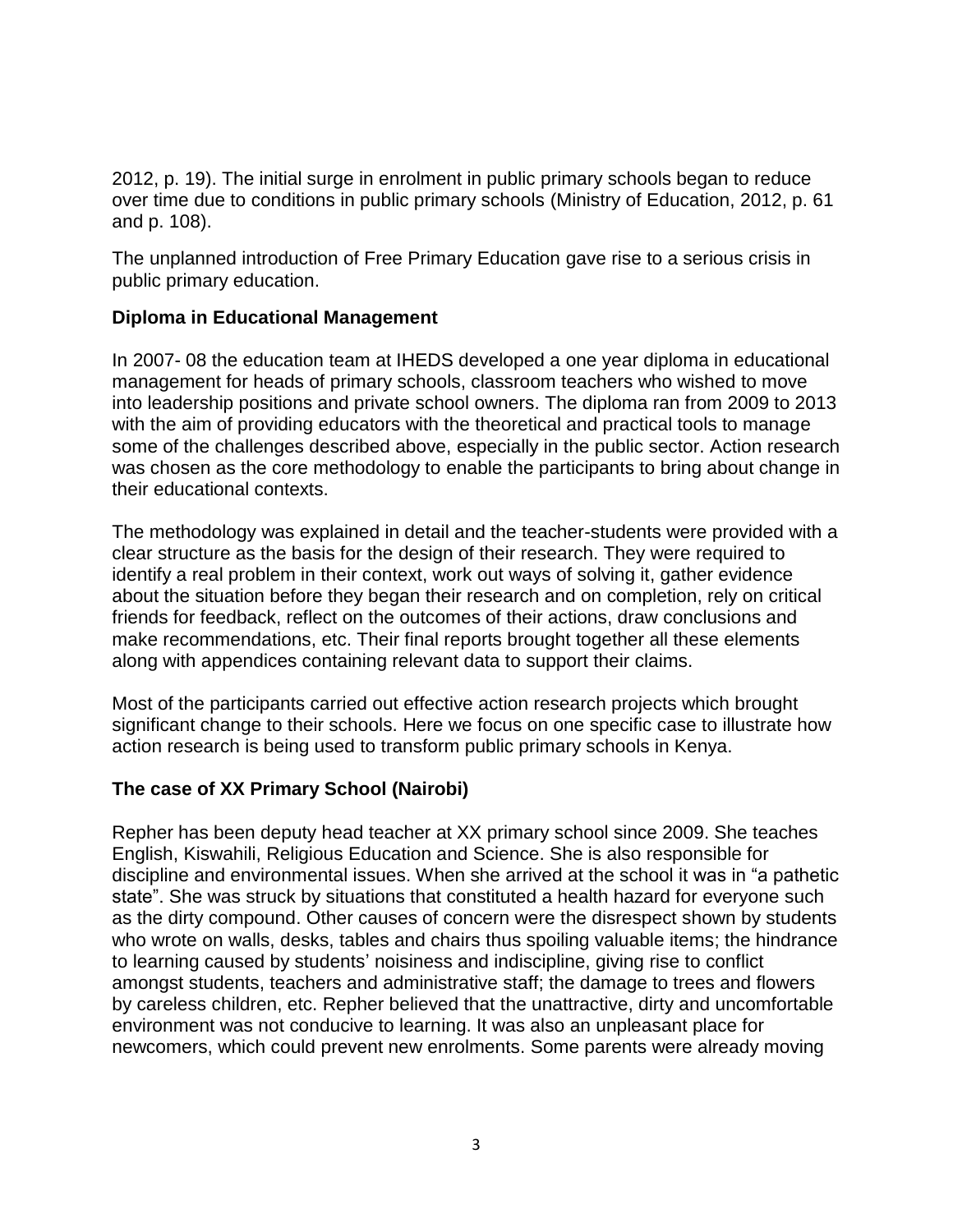their children to other schools. Absenteeism by pupils and staff was increasing partly due to health problems. Repher realized that academic performance was likely to fall as a result of the compounded situation.

#### Identification of the research question

In the Report on the action research project she carried out as a requirement for the diploma in educational management Repher states that she used to think that these problems were caused by the students and their parents, without seeing herself "as a contributing factor". Through reflection on the situation she discovered that she needed to improve her own practice. She realized that she could achieve this by planning and implementing changes, followed by an evaluation of the outcomes. Repher identified this research question: "How can I upgrade the environment of XX Primary School (Nairobi) in order to turn it into a comfortable place for children to learn better?" (Report, p. 3).

#### Data collection prior to intervention

Repher provides evidence of the situation in her school before her intervention using descriptive narrative based on observation and photos that illustrate some of the problems in the school.

She describes the dirtiness and unattractiveness of the school due to children throwing litter everywhere. The classrooms would become dirty very quickly because of how they were used by students. She found that the learners were irresponsible and had a negative attitude to study. She explains that the compound was very dusty, especially when the wind blew, because of lack of vegetation. She was concerned about the tall, unkempt grass behind the classrooms as snakes could hide there. The washrooms were also very unhygienic (Report, p. 3). This summary is supported by photographic evidence.

Photo 1 below shows that the school dumping site is clearly a health hazard as the mound of rubbish has piled up and children are playing on the site. Photo 2 illustrates the bare, dusty playing fields. This situation can contribute to breathing difficulties, allergies, etc. Children can hurt themselves more easily when playing on these fields.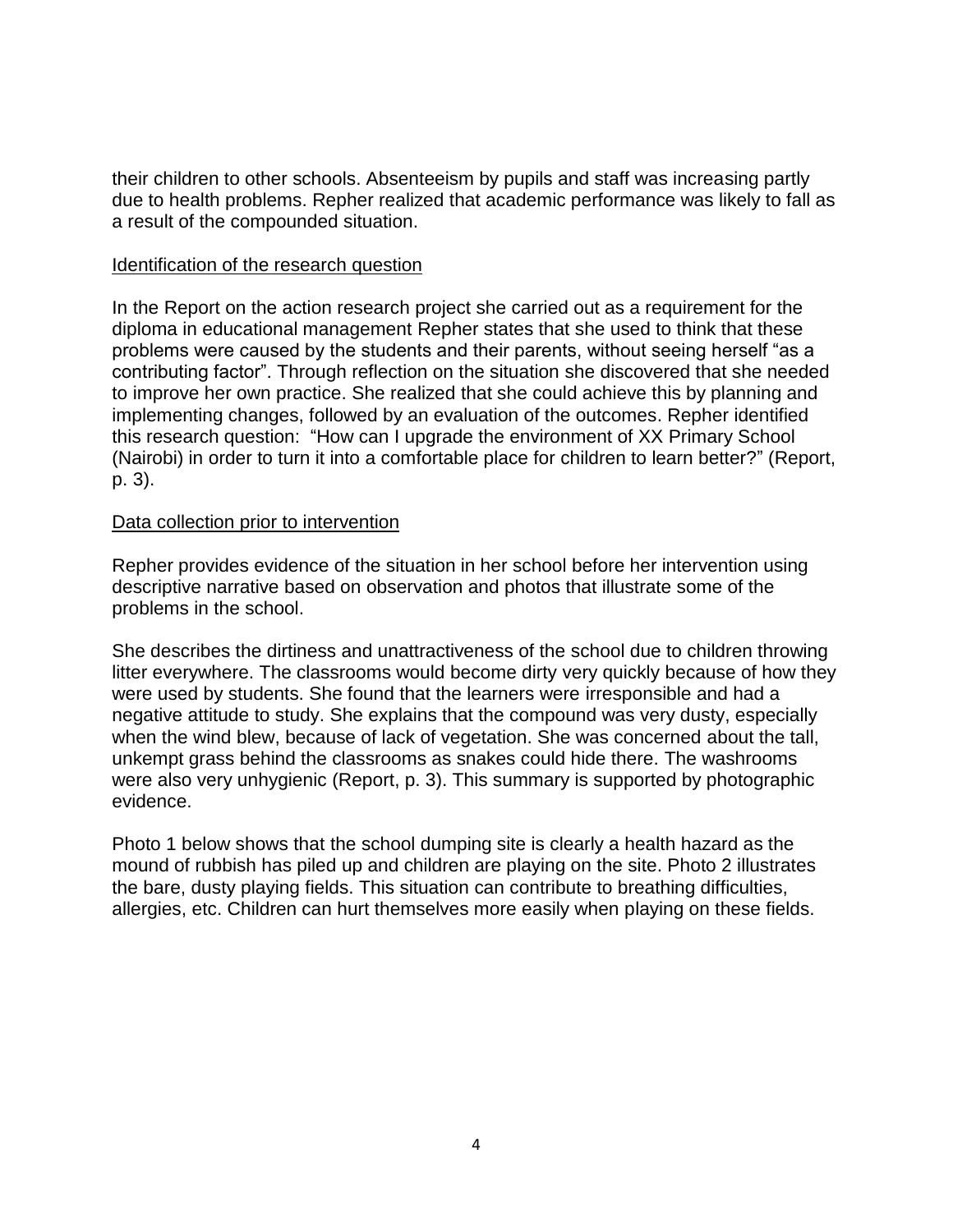



Photo 1: The school dumping site Photo 2: Bare, dusty playing fields

### **Interventions**

Repher decided to take action to improve the environmental situation in collaboration with administrative and support staff, teachers, students and members of the environment club.

### **ACTIVITY**

Educational Interventions

- Meetings to sensitize people to environmental problems in the school
- Explanations about the positive impact of a clean environment on health, friendliness, academic performance and student enrolment
- Sensitization of students to the importance of hand-washing
- Time management sessions with teachers

Environmental Actions

- Environment Day School Cleanups
- Trench and sewage clearance
- Tree and flower planting
- Purchase and strategic location of litter bins around the compound
- Fund-raising walk to construct new toilets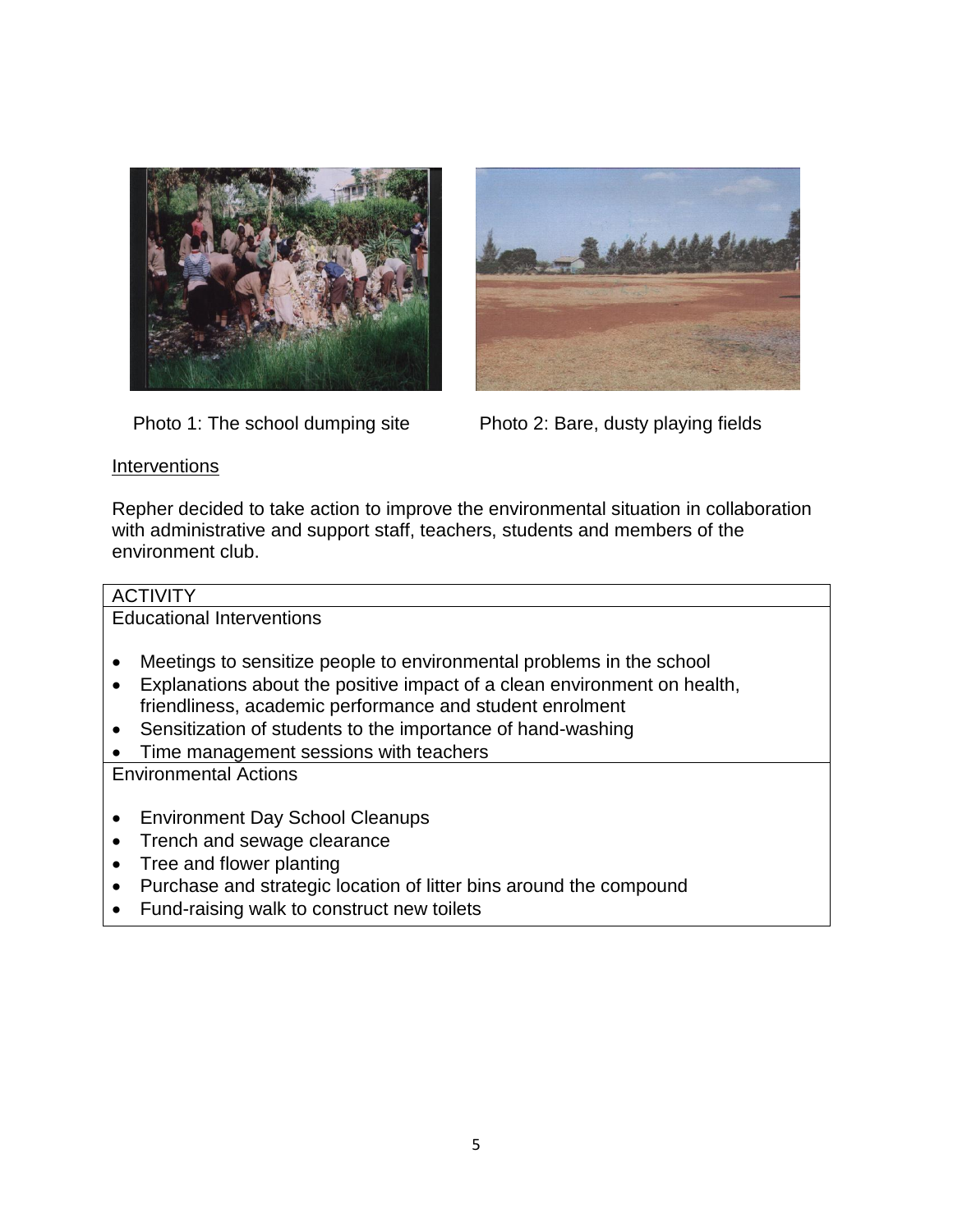### Ongoing efforts to maintain cleanup

- Duty roster for all classes to take turns in keeping the environment clean
- Provision of effective detergents for frequent daily cleaning of toilets
- Potholes on compound filled up and school gates and buildings painted
- Competitive sense of maintaining cleanliness; weekly trophy to best class
- Long grass is cut regularly to protect people from snakes, etc.
- Rubbish is burnt regularly and so the dumping site is kept clean
- People are encouraged to put rubbish in the bins rather than throw it around
- Regular hand washing each day

 Collaboration of parents in ensuring children are clean, uniforms are clean, etc. Positive Actions

- Classrooms and compound swept and rubbish collected daily
- Environment Club Members sing slogan songs "No to dirty environment"
- Everyone gathered at dumping site with rubbish to be burnt
- Students learnt to clean their own homes
- People donated money to purchase soil, seedlings, etc.
- Planting of trees and flowers and grass planted in bare, dusty areas
- Environment club members water and care for seedlings, weeding, etc.
- New toilets under construction
- Teachers plan their work in advance; they are more child-centered and arrive at school early to receive students with a smile; walls now have good teaching aids
- Noise pollution, class disruption and conflict has ceased
- Children disciplined through guidance and counseling

### Data collection and analysis

Repher provides evidence of the changes at the school using photographs that illustrate the process of improving the situation and the outcomes; minutes of school management committee meetings; commentaries from critical friends and students; records of class performance in tests and exams, and her observation of the sustained change of attitude amongst students and staff.

The photographs below provide evidence of the environmental days dedicated to the school cleanup. Photo 3 shows the students who had gathered to collaborate and start collecting the rubbish on the compound. Photo 4 illustrates how the environment club members had prepared a song and banners protesting against the evils of a dirty environment. Song and signs are a visible, catchy way of helping other students to realize that such an environment is not good. Photo 5 shows the litter bins that Repher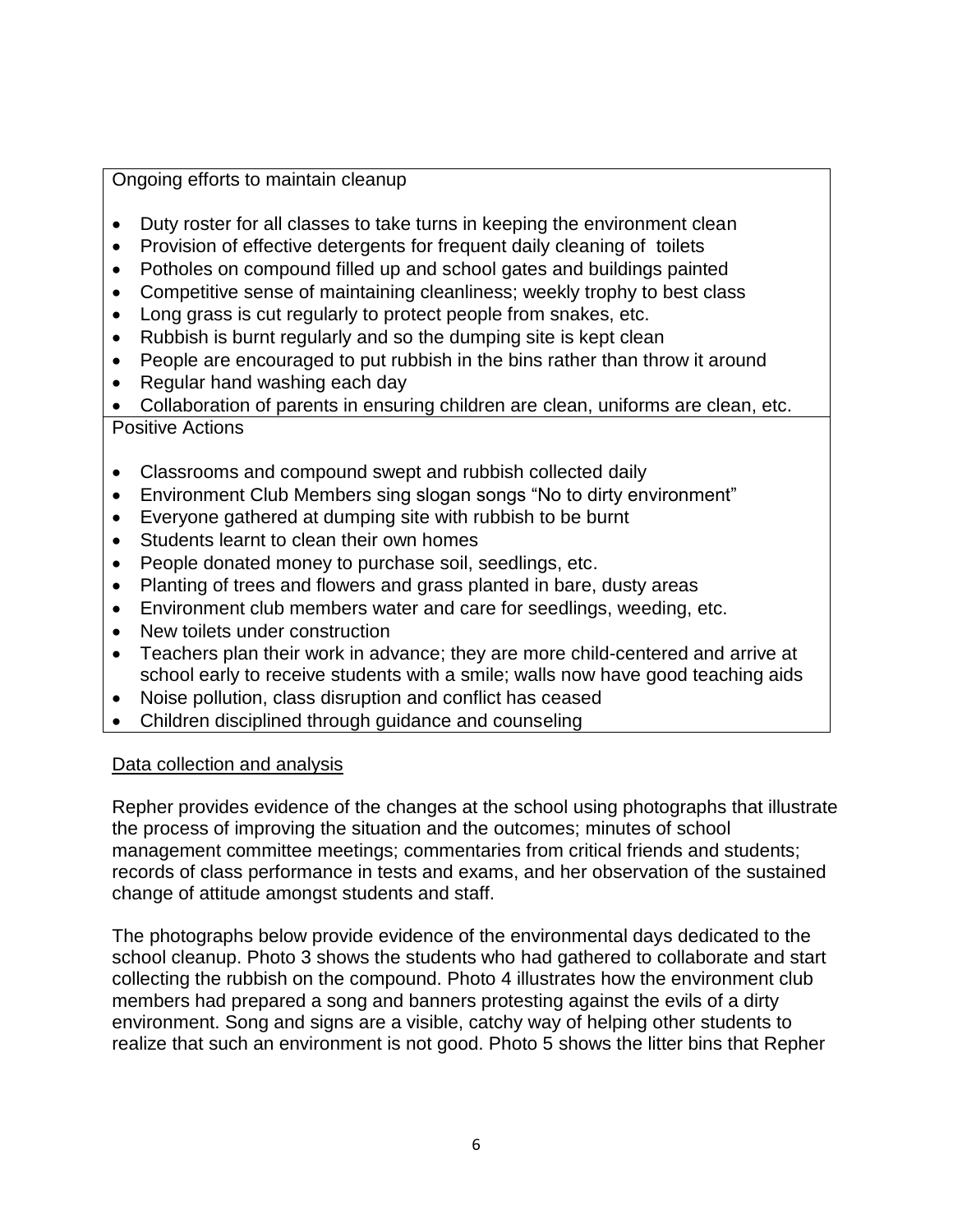purchased being used by students to discard rubbish. These actions during the cleanup process helped students to learn about the importance of a clean environment by doing, that is, by actively contributing to cleaning up the school compound.





Photo 3: School Environment Day Photo 4: "No to dirty environment"



Photo 5: Rubbish disposal

# Comments from Critical Friends and Students

The written comments that Repher received from staff members who acted as critical friends during her action research project confirm that the school environment has improved and is being maintained through Repher's efforts. As critical friend PK puts it, in terms of "the environment, she really changed the school. The compound, the classrooms, the toilets and everywhere is thoroughly cleaned through her efforts (Report, p. 27). Environmental changes such as a litter free compound, clean classrooms and particularly clean toilets are all significant contributions to enhancing the quality of life and work for everyone at the school. These are features which are not so common in Kenyan public primary schools. Frequently the poor standards in the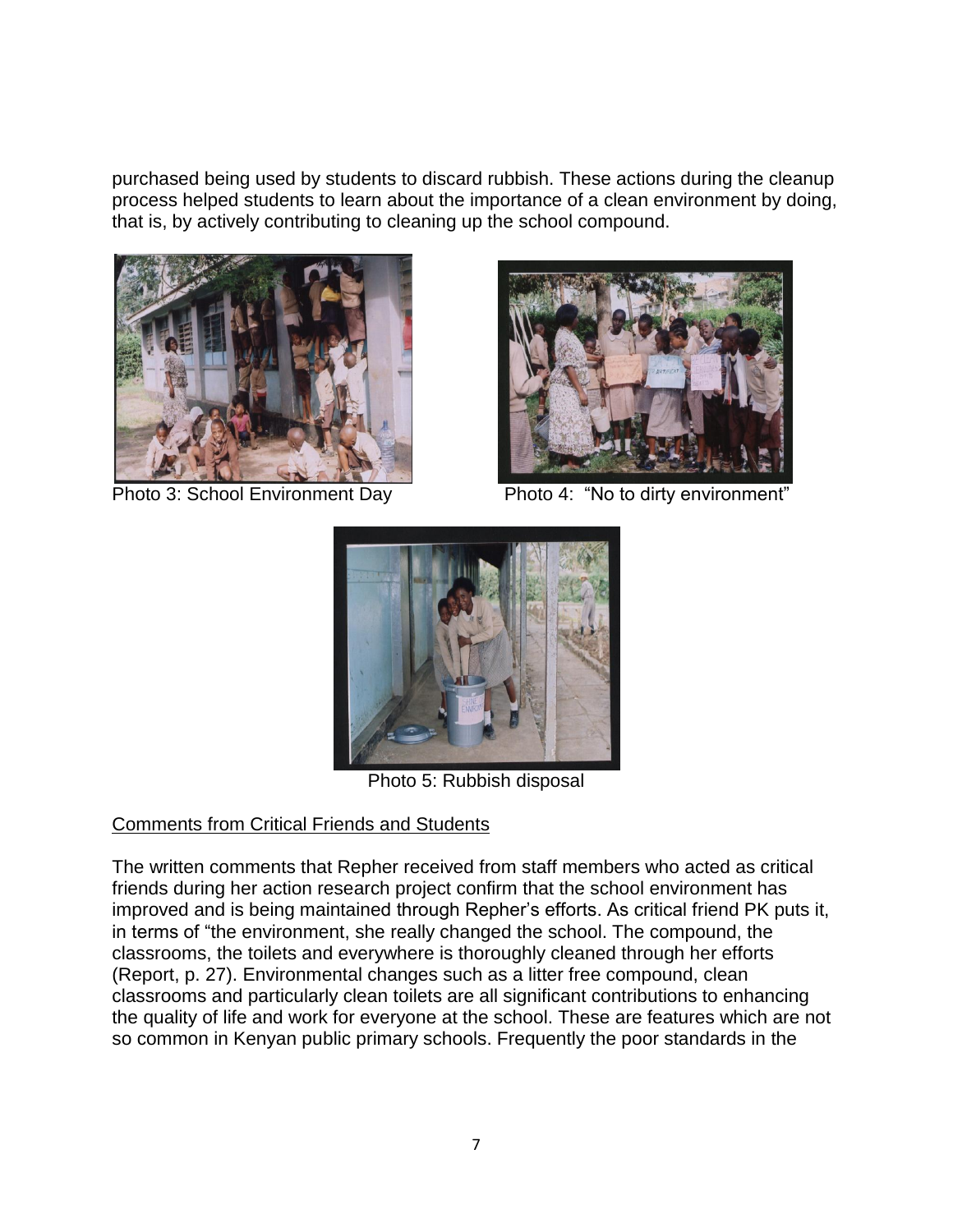washrooms become a cause of absenteeism from school, especially among girls. The following comment by a female student in Class 6 highlights the importance of what Repher has achieved. "As we look back at old times, the toilets had (an) unpleasant smell which affected most of us (so much) that it was hard to concentrate in our studies. Now she has bought some detergents and the toilets are not so unpleasant…" (Report, Appendix 4). Another of Repher's critical friends, MN, describes how Repher ensures that cleanliness is maintained in the washrooms by instructing and following up the cleaners, providing materials and detergents, etc. (Report, pp. 28-9).

Another change that Repher achieved was increasing awareness among staff, students and their parents about the importance of keeping their homes and clothes clean and in good condition. Some staff members now purchase detergents from her for use in their own homes (Critical Friend MN, Report, pp. 28-9). One of the male students from Class 8 describes how they have learnt to bathe daily at home so they come to school "spick and span" (Report, Appendix 5). These testimonies indicate that Repher's activity has extended beyond the school itself to the homes of those who study or work there. This shows that the impact of her interventions exceeded the material changes. She has brought about a transformation in understanding and behavior in those around her which has empowered them to bring those improvements wherever they go. This "extension" of Repher's activity outside the school is meaningful in the Kenyan context where there can be an attitude of simply "putting up with" poor standards at home and elsewhere due to ignorance, etc. She has motivated others to seek and contribute to improving personal and environmental hygiene as a way of life.

Linked to this is the increased awareness of the role of each individual in contributing to keeping the school compound clean. PK indicates that now one does not "find litter scattered on the compound" (Report, p. 27). One of the male students explains that "When you find litter in the wrong place you pick it up and put it in the dust bin" (Report, Appendix 5). He goes on to say that previously, when a pupil found a paper on the ground, he or she would just leave it there. These comments illustrate that along with the daily effort of staff and students to clean the school compound each morning, they have also developed the personal initiative to collect rubbish and dispose of it appropriately at any time. Again, this is quite a transformation in the Kenyan context where we are accustomed to seeing litter all over the streets of Nairobi, etc. yet do nothing about it. Photo 6 below shows the clean school compound which is the fruit of the efforts of staff and students. Photo 7 illustrates that the school dumping site is no longer left to accumulate rubbish because it is burnt regularly and so the site is clean, and no longer a health hazard.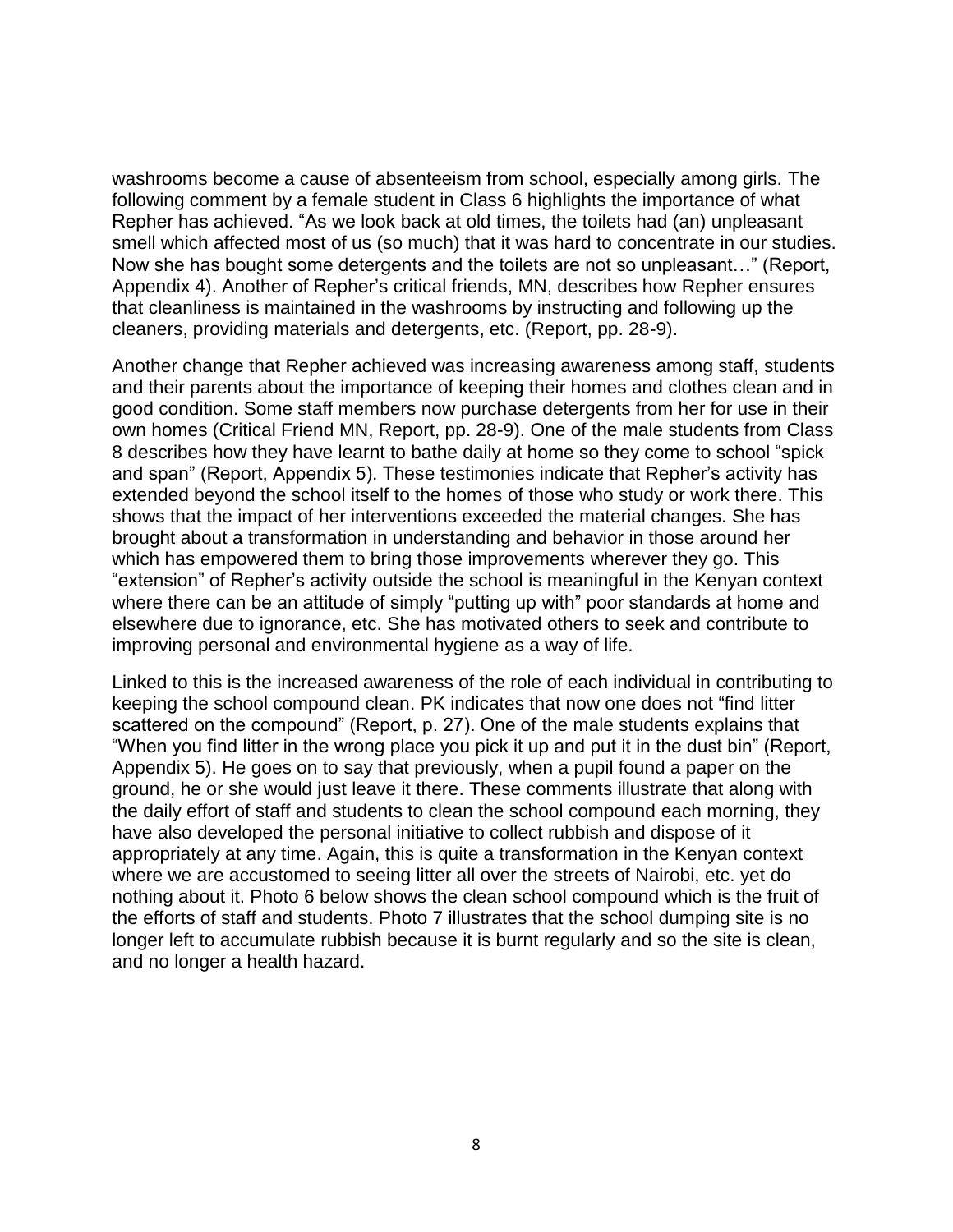





Photo 6: Clean, attractive compound Photo 7: Dumping site is kept clean now

Another aspect of the environment which improved through Repher's efforts was the enhancing of physical beauty through the planting of flowers and trees which are now watered and weeded regularly by the students. As well as making the compound more attractive, the trees and flowers also improve the quality of the air by providing more oxygen, thus facilitating better health. The fact that the students care for the flowers and trees themselves is also positive as here in Kenya we do not always appreciate environmental beauty. Although parts of the country are very beautiful, the aesthetic sensitivity of most Kenyans has not been fostered. The children at Repher's school now have the opportunity to develop their sense of beauty and their capacity to create beauty around them. Photo 8 below shows a flowerbed being weeded and watered by students.



Photo 8: Flowers being watered, weeded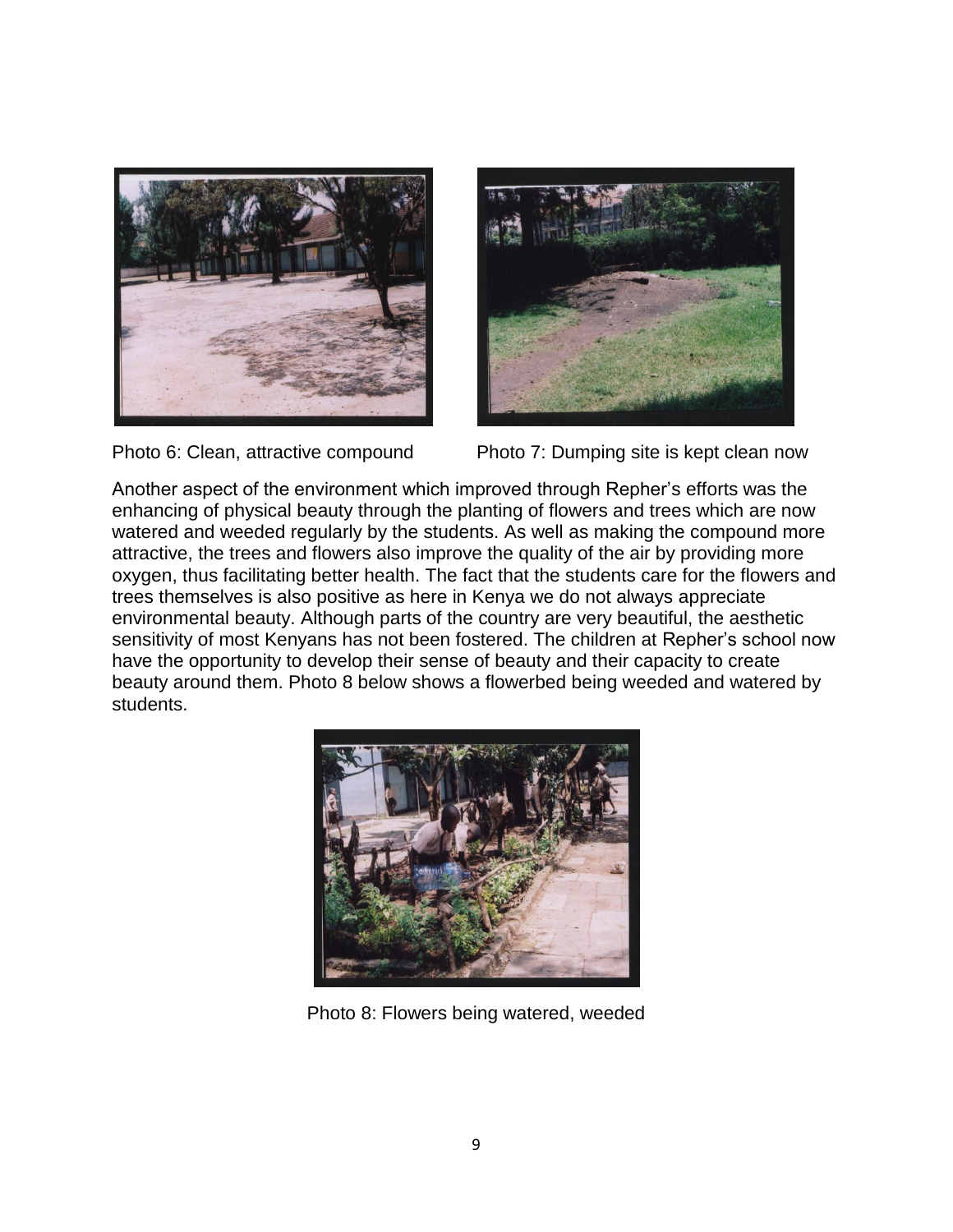Finally another outcome of Repher's work which is highlighted by both her critical friends and students is the improvement in the educational atmosphere in the school. PK explains that the teachers have learned to manage their time, work and classrooms better which helps them to treat the students in a friendlier manner (Report, p. 27). Appropriate systems for discipline have been put in place, which makes the teachers' work easier and problematic students are attended to through guidance and counseling. This has led to a reduction in noise and conflict in the classroom and improved learning by students. This situation has also been enhanced by the increased sense of order that a clean environment produces. One of the female students refers to this as follows: "Mrs. Oyombe has changed the school's environment from worse to better. All the noise from classes polluted the environment which has decreased. She has tried her best to make sure that we all learn in a clean environment" (Report, Appendix 4).

In the Appendices to her Report Repher includes charts showing the improvement in student grades from one school term to the next, over the period in which she implemented her project. She thus confirms that the link between the improved environment and better student learning has been established in response to her initial research question.

# **Conclusions**

Upon completion of her action research project, Repher reflected on what she had achieved. She also invited her critical friends and others to think about further improvements that could be made in the school. The impact of her enthusiasm and effectiveness may be seen in the minutes of various meetings with different stakeholders included in the Appendices of her Report. They illustrate the interest of these stakeholders in collaborating with Repher to maintain the school environment and continue improving it as well as helping teachers to further improve their skills. Plans were made to raise funds to purchase new desks, tables and chairs, equip the school library with books and employ a librarian, install computers to foster computer literacy, build a school hall, mark the school field appropriately for different sports and events and to construct a swimming pool amongst others. Clearly Repher helped the principal, teachers and the school management to discover that they themselves can take the initiative in improving the school. This willingness is not often found in Kenyan public primary schools as many people tend to think that it is up to the government to provide funds, intervene, improve conditions, etc., which rarely happens. Repher has shown that the various stakeholders in local public primary schools do not have to wait for the government to act but rather, can become agents of change themselves.

Repher makes some interesting points in the final reflection with which she concludes her report. She explains that although the school environment became clean, attractive and comfortable to facilitate student learning, it was not easy to achieve these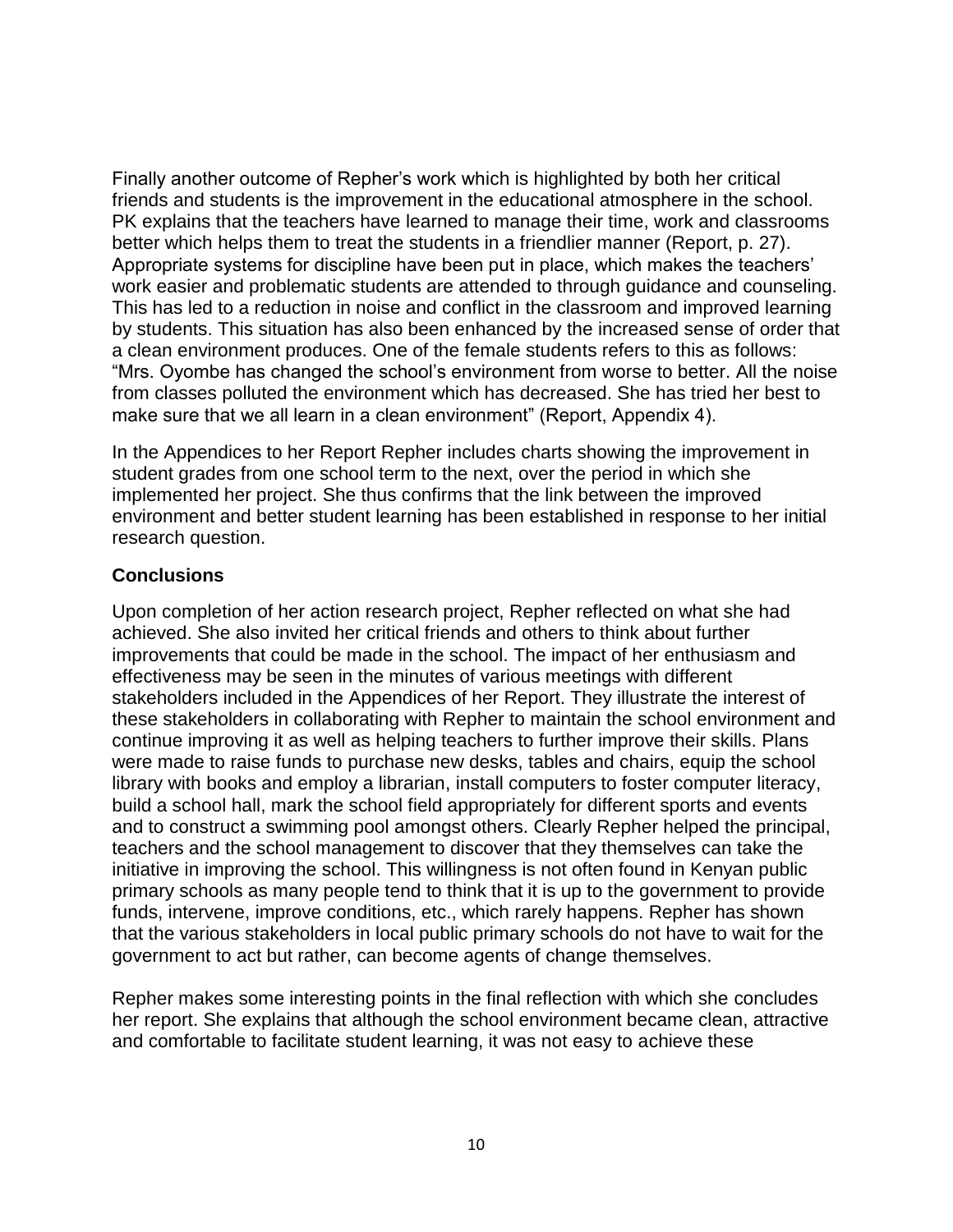outcomes. "For any success, combined effort is required i.e. from teachers, parents, students, support staff and the community" (Report, p. 31). This is particularly the case in action research where one often needs to "win" the collaboration of other people who will be involved in the research process. Repher's success also lies in the fact that she achieved this cooperation on a large scale across her school.

Another factor that Repher discovered through her research is the importance of being determined and focused in order to facilitate true transformation. The design of a clear plan with distinct steps to be followed is key in carrying out effective action research. The guidelines provided to Repher in the Research Methodology course that formed part of the diploma in educational management helped her to work out what she needed to do at each stage in her research to make it effective.

Repher also highlights that "An effective school is made up by parents, teachers, students and the community" (Report, p. 31). Action research helps one to make such discoveries. A school is not just the students and teachers. It also includes parents, support and administrative staff and the local community. All these stakeholders need to be engaged with each other through positive relationships for the overall good of the school. This combination of efforts allows the school to grow, develop, improve and be transformed. Within this context Repher discovered that a truly effective teacher is one who is interested in whatever s/he is doing and fosters a positive relationship with pupils. This is relevant in the Kenyan context where many public primary schools are overcrowded, have poor and run down resources, etc. Such a situation can have a negative impact on teacher morale with further repercussions for students. Repher has shown how a concerted effort to work together by all members of the school community can help teachers to develop greater interest in their work and discover that they can make a difference to their students through their activity in the classroom and beyond.

### **Reflections and Implications**

The evidence in the case study of XX Primary School shows that Repher has assimilated the knowledge she acquired regarding management of people, finances and resources while doing the diploma in educational management. She was able to apply this theory to her real life context in a transformative manner using action research.

The case study illustrates how action research may be used by teachers in developing countries to find solutions to problems sometimes thrust upon them by others, without waiting for the government to fix them. Repher has illustrated that a motivated educator can bring together teachers, administrators, support staff, pupils, parents and the local community to work collaboratively in enhancing the student learning experience. In the case of Kenya this shows that there is a way forward in solving the many problems faced by public primary schools through the unplanned implementation of Free Primary Education.